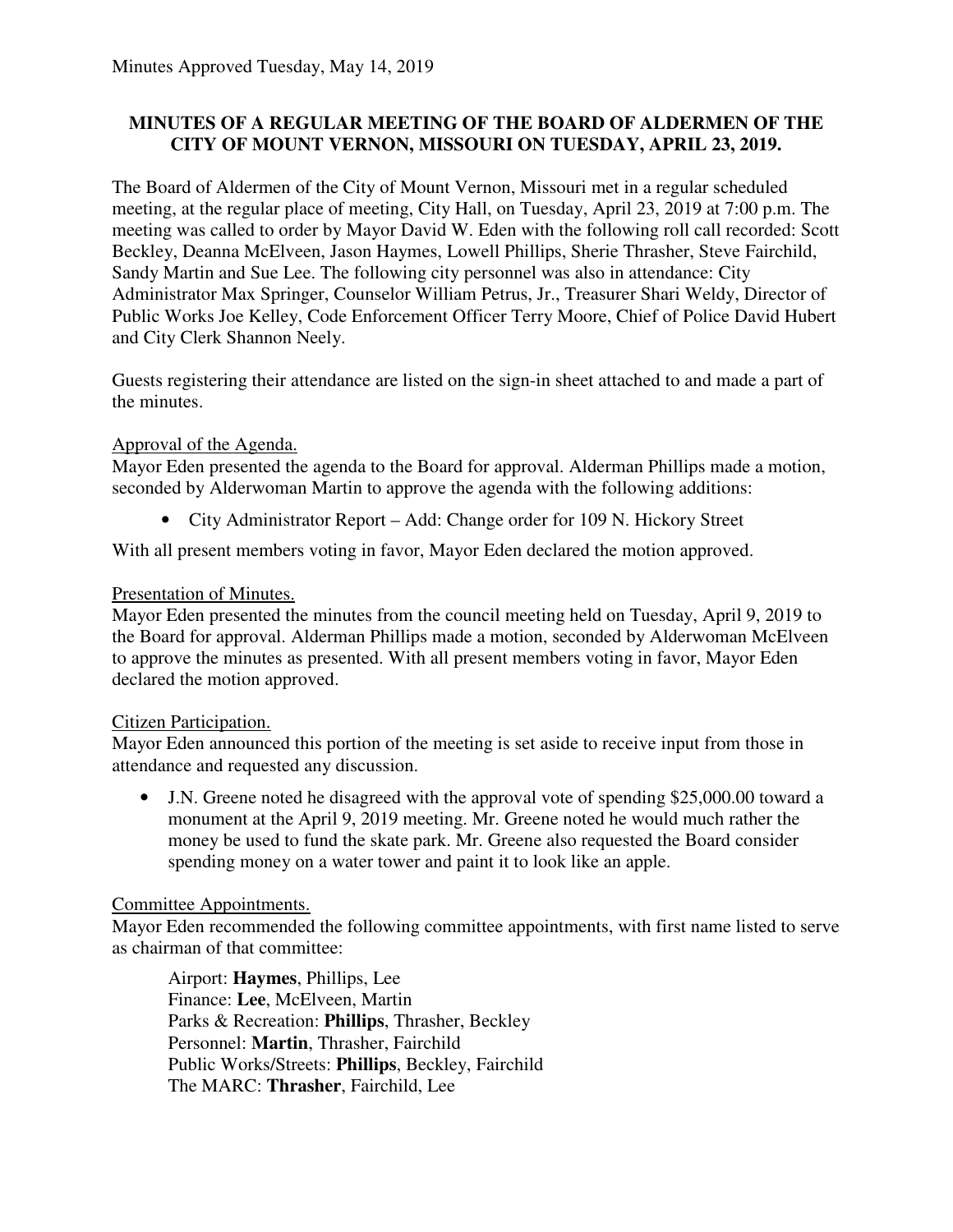Alderwoman Lee made a motion, seconded by Alderwoman Thrasher to accept Mayor's recommendation for committee appointments. With all present members voting in favor, Mayor Eden declared the motion approved.

## Resolution.

**Bill No. (R)2019-02 re**: A resolution of the Board of Aldermen of the City of Mount Vernon, Missouri authorizing the Mayor to enter a Memorandum of Understanding with the city of Monett regarding dispatching services through September 30, 2019 was read once, by title only, with the following roll call vote recorded:

AYES: Beckley, McElveen, Haymes, Phillips, Thrasher, Fairchild, Martin, Lee NOES: None ABSTAIN: None ABSENT: None

Bill No. (R) 2019-02 was declared passed and sent to the Mayor for signature. Bill No. (R) 2019-02 thus became Resolution number (R)2019-02.

## Department Reports.

City Administrator.

Springer held discussion on the following items:

- Wastewater Treatment Facility Repairs. Springer presented Change Order Number 3 to replace the bushing on rotor #5, new pulleys, bushings and renovation of motor plate on rotor #4 and replacement of chains & grip-eyes for the mixers in the two (2) ditches. Springer presented Change Order Number 4 to replace the torque tube and blades for rotor #2. Discussion was held. Alderman Fairchild made a motion, seconded by Alderman Phillips to approve Change Order #3 and #4 from G & G Construction Co., Inc. for \$50,247.15. With all present members voting in favor, Mayor Eden declared the motion approved.
- Veterans' Administration Contract. Springer reported the final walk-thru inspection with V.A. representatives was conducted on Thursday, April 18, 2019. Springer noted all paperwork ending the agreement for use of the facility was signed. Discussion was held.
- 600 N. Main Street Facility. Springer requested direction on request received from meeting held on April 9, 2019 requesting permission to allow walkers at the 600 N. Main Street facility. Discussion was held. Alderman Fairchild made a motion, seconded by Alderman Beckley to keep the facility secure and disallow walkers. With all present members voting in favor, Mayor Eden declared the motion approved. Springer reported bids have been sent out for mowing services at the facility. Bids are due on May 1, 2019. Springer noted he has direct-solicited five (5) security companies to provide mobile patrol security of the grounds. Springer noted an auction will be held in May or June to sell furniture, some tools and equipment, but will need to consider a separate auction for the large equipment. Discussion was held.
- 109 N. Hickory St. Springer presented two proposals to address the damage caused by heavy rains leaking into the facility resulting in ruined carpet and wallpaper. Discussion was held. Alderman Fairchild made a motion, seconded by Alderwoman Thrasher to proceed with replacement of damaged carpet, tear-down wallpaper and skim paint walls. With all present members voting in favor, Mayor Eden declared the motion approved.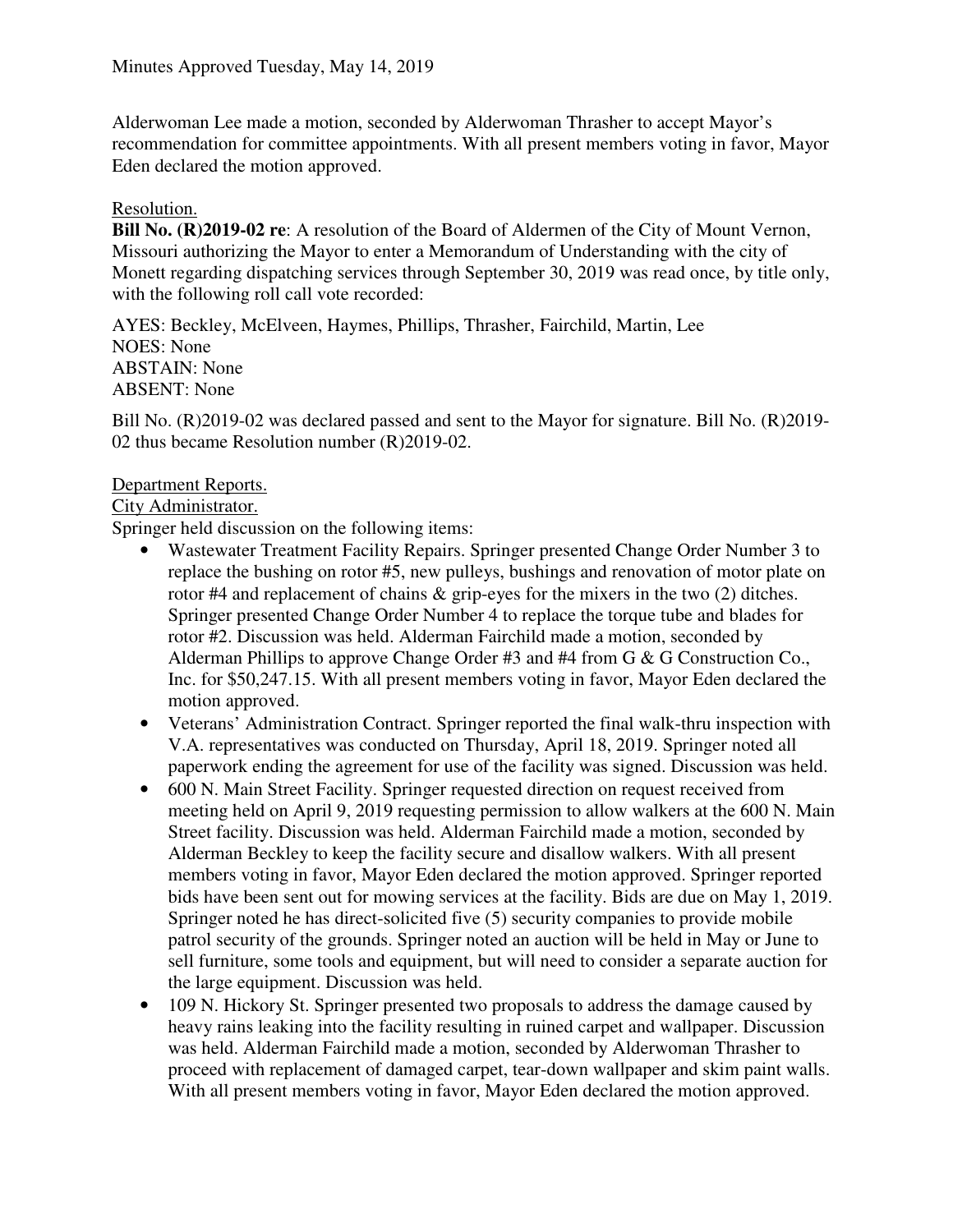# Treasurer.

Weldy held discussion on the following items:

- Bills Paid. Weldy presented the bills paid report and requested any discussion. None brought forth.
- Bills Paid Over \$5,000. Weldy presented bills over the \$5,000,00 limit and requested approval for payment. Alderwoman Lee made a motion, seconded by Alderwoman McElveen to approve bills over \$5,000.00 as presented. With all present members voting in favor, Mayor Eden declared the motion approved.
- March Treasure Report. Weldy presented the March Treasurer Report to the Board for approval. Alderwoman Lee made a motion, seconded by Alderwoman Martin to approve the March Treasurer Report as presented. With all present members voting in favor, Mayor Eden declared the motion approved.
- Bad Debt. Weldy presented outstanding accounts to the Board. Discussion was held. Alderman Fairchild made a motion, seconded by Alderman Phillips to transfer utility accounts totaling \$2,008.63 to bad debt. With all present members voting, Mayor Eden declared the motion approved. Weldy noted she has sent out notification of unpaid balances to eleven (11) accounts, totaling \$4,192.65. Discussion was held.
- Budget Amendments. Weldy presented a budget amendment report and recommended amendments to the Budget. Discussion was held. Alderwoman Lee made a motion, seconded by Alderwoman Martin to approve budget amendments as presented. With all present members voting in favor, Mayor Eden declared the motion approved.

## Director of Public Works.

Kelley held discussion on the following items:

• Spring Clean Up. Kelley reminded the Board of the Spring Clean-up event scheduled for Friday, April 26, 2019 and Saturday, April 27, 2019.

# Code Enforcement.

Moore held discussion on the following item:

• Protest Petition Received – Lot 76 Stemmons' Subdivision. Moore presented a protest petition received in the office of the City Clerk for concern of a rezone request for Lot 76, Stemmons' Addition. Moore reported the petition consisted of eight (8) signatures, with three being ineligible due to spouse status and of those three, one unregistered voter. Moore noted this left a total of five (5) valid signatures. A lengthy discussion was held, which included Eric Johnson, a resident in the neighborhood. Moore reported the Planning and Zoning Commission held a public hearing to receive input, but the Commission recommended the rezoning to the Board of Aldermen. Alderman Fairchild made a motion, seconded by Alderman Phillips to proceed with rezoning change from R-1 Single-family Residential District to R-2 Two-family Residential District. With all present members voting in favor, Mayor Eden declared the motion approved.